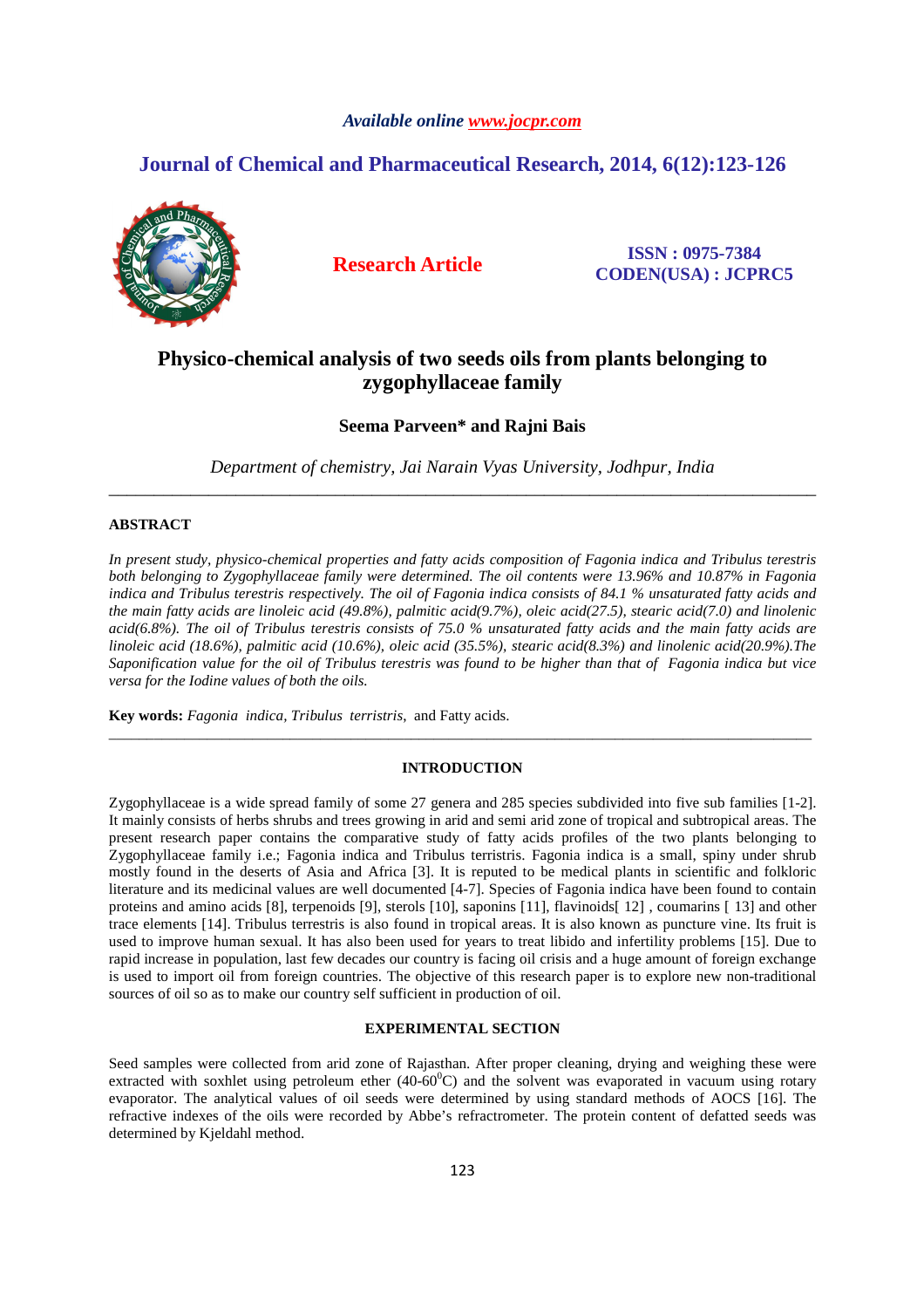Saponification value: - To determine the saponification value the weighed oil samples were treated with 50ml of 4% alcoholic solution of KOH. This mixture was refluxed for 2-3 hours. After cooling the mixture, it was titrated with 0.5N NaOH using phenolphthalein as indicator. A blank determination was also carried out.

*\_\_\_\_\_\_\_\_\_\_\_\_\_\_\_\_\_\_\_\_\_\_\_\_\_\_\_\_\_\_\_\_\_\_\_\_\_\_\_\_\_\_\_\_\_\_\_\_\_\_\_\_\_\_\_\_\_\_\_\_\_\_\_\_\_\_\_\_\_\_\_\_\_\_\_\_\_\_*

Iodine value: - The Iodine values of the oils were determined by using Wiz's method. To determine the Iodine value, the weighted oil samples were made to reacted with 25ml Wiz's solution and 25ml carbon tetrachloride in a round bottom flask. The flask was kept in dark for 30 minutes. To this mixture add 20ml of 15% KOH and 100ml of water were added. The Iodine liberated was then titrated against 0.1N sodium thiosulphate solution using 1% solution of starch as indicator. A blank titration was also carried out.

Thin liquid chromatography: - The thin layer chromatography was carried out by using 0.25mm thick layer of silica gel G. The developing solvent used for this purpose was hexane-diethyl ether-acetic acid (80:20:1, V/V). The visualization of spots was made by using Iodine chamber.

UV spectroscopy:- The U.V spectra of oil and methyl esters were recorded by Shimadzu UV-1601 spectrophotometer.

Gas liquid chromatograph technique:-The GLC analysis of the methyl esters were carried out by using Amil Nucon gas chromatograph model-5700 equipped with flame ionization detector.

## **RESULTS AND DISCUSSION**

The physico –chemical properties of seeds of both these plants are shown in Table-I. The oil yield in Fagonia indica (13.96%) is higher than Tribulus terristris. The moisture content in both the seed oils was 6.32% and 5.63% in Fagonia indica and Tribulus terrestris, respectively. The physico –chemical properties of seed oils of both these plants are shown in Table-II. The iodine values for both the species were 114.05 and 125.17 in Tribulus terrestris and Fagonia indica respectively. On considering Iodine value as an indicator, Fagonia indica seed oils are compatible with that of sunflower oil. The iodine value for sunflower oil was within the range of 125-144, which is the most important oil crop [17]. The Iodine value for Tribulus terristris and Fagonia indica were found to be 108.5 and 125.17 respectively, which is within a range of semi drying oils (100- 150). This class of oils absorbs the oxygen on exposure to air and gets thicken and remain sticky. They are used for production of margarine and soap [18-19]. The refractive index values for the Fagonia indica and Tribulus terristris were 1.491 and 1.464 respectively. It is found compatible with that of soya bean (1.466-1.470) and palm kernel (1.449-1.451). The high refractive index of these oils seems to confirm the high number of carbon atoms in their fatty acids [20]. Refractive index increases as the double bond increases [21]. It confirmed that Fagonia indica has higher amount of unsaturated acids than Tribulus terristris. The saponification value for Tribulus terrestris is greater than that of Fagonia indica i.e. 180.3 and 169.5 which indicate that the first has a high content of triglycerol and has potential of being used in cosmetic industry. The component fatty acids of both the seed oils were determined by GLC analyses as shown in Table-III. The PUFA comprises of linoleic acid and linolenic acid. The data showed that the seed oil of Fagonia indica has higher percentage of linoleic acid (18:2) in comparison to Tribulus terristeris, whereas the Linolenic acid (18:3) is present in higher amount (20.9%) in the seed oil of Tribulus terristeris. The other fatty acids such as palmitic (16:0) and stearic acid (18:0) are found in trace amount in both seed oils.

|  |  | Table-1 Physico - Chemical Properties of Seeds |
|--|--|------------------------------------------------|
|--|--|------------------------------------------------|

| S.No. | <b>Plant Species</b>                 | Oil $\%$ |       | <b>Protein %   Moisture %</b> |
|-------|--------------------------------------|----------|-------|-------------------------------|
|       | Fagonia indica (Zygophyllaceae)      | 13.96    | 27.82 |                               |
|       | Tribulus terristris (Zygophyllaceae) | 10.87    | 19.2  | 5.63                          |

#### **Table-2 Physico - Chemical Properties of oils**

| S.No. | <b>Plants Species</b>               | $C$ V<br>5. V. |       | Unsaponifiable material % | <b>Refractive Index</b> |
|-------|-------------------------------------|----------------|-------|---------------------------|-------------------------|
|       | Fagonia indica (Zygophyllaceae)     | 169.5          |       |                           | .491                    |
|       | Tribulus terristris(Zygophyllaceae) | 180.3          | 108.5 |                           | .464                    |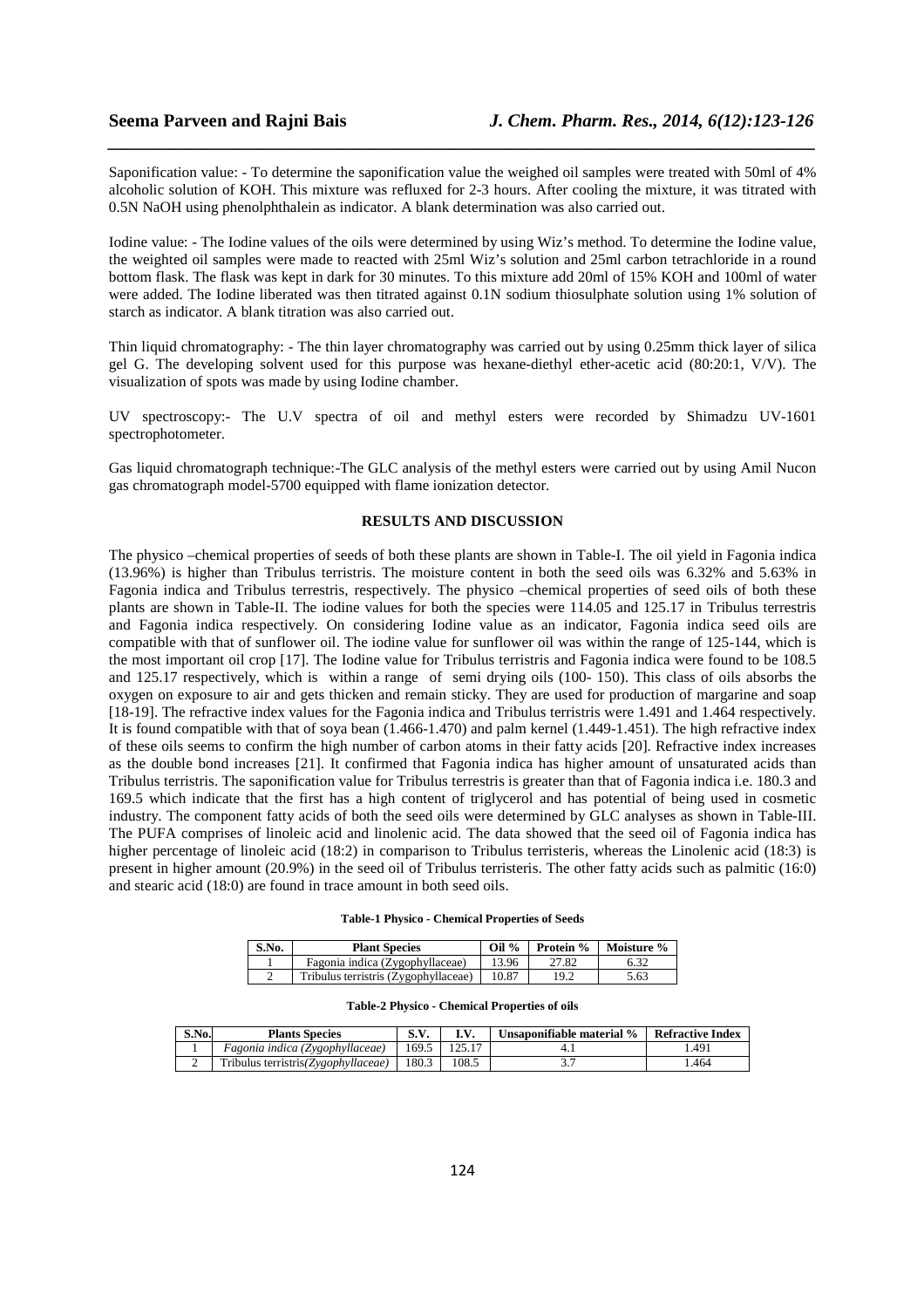# *\_\_\_\_\_\_\_\_\_\_\_\_\_\_\_\_\_\_\_\_\_\_\_\_\_\_\_\_\_\_\_\_\_\_\_\_\_\_\_\_\_\_\_\_\_\_\_\_\_\_\_\_\_\_\_\_\_\_\_\_\_\_\_\_\_\_\_\_\_\_\_\_\_\_\_\_\_\_* **Table-3 Component fatty acids of seed oils**

| S.no. | <b>Plant species</b>                 | 16:0 | 18:0 | 18:1 | 18:2 | 18:3 | 20:0 |
|-------|--------------------------------------|------|------|------|------|------|------|
|       | Fagonia indica (Zygophyllaceae)      | 6.5  |      |      | 49.8 |      |      |
|       | Tribulus terristris (Zygophyllaceae) | 10.6 | 8.3  |      | 18.6 | 20.9 |      |

#### **Table-4Cumulative Fatty Acid composition**

| S.No. | <b>Plant species</b>                 | Total Unsaturated Fatty acid % | Total Saturated Fatty acid % | PUFA% |
|-------|--------------------------------------|--------------------------------|------------------------------|-------|
|       | Fagonia indica (Zygophyllaceae)      |                                | 84.1                         | 56.6  |
| ∽     | Tribulus terristris (Zygophyllaceae) |                                |                              | 39.5  |





*Fagonia indica (plant) Tribulus terristris (plant)* 

#### **CONCLUSION**

On account of total unsaturated fatty acids and PUFA shown in Table –IV, Fagonia indica seed oil is superior as compared to Tribulus terrestris . It has also been found that the amount of PUFA in Fagonia indica is in compatible with that of corn seed oil [22]. So it can be a good substitute for the most commonly used vegetables oils namely cottonseed oil and palm oil, are imported and contain high level of saturated fatty acids, the consumption of which may increase total blood cholesterol and subsequently increase the risk of cardiovascular disease [23]. While on considering saponification value as an indication the seed oil of Tribulus terrestris has potential to be used for industrial purpose.

#### **Acknowledgement**

We are extremely grateful to the Head, Department of chemistry, J.N.V.University, Jodhpur for providing necessary facilities, Dr.Pavan Kasera for plant identification, Seema Parveen and Rajni Bais to UGC for financial assistance.

### **REFERENCES**

- [1] MC Sheahan; MW Chase, *Botanical journal of the Linnean society*, **1996**, 122, 279-300.
- [2] MC Sheahan; MW Chase, *systematic Botany*, **2000**, 25,371-384.
- [3] BA Beier; J.A.A Nylander; M.W Chase; M Thulin, *phytogent.Evol,* **2004**, 33, 91-108.

[4] RN Chopra; SL Nayasar; IC Chopra, Glossary of Indian Medicinal plants 1<sup>st</sup> ed. New delhi: National institute of science communication, **1996**, 1, 116.